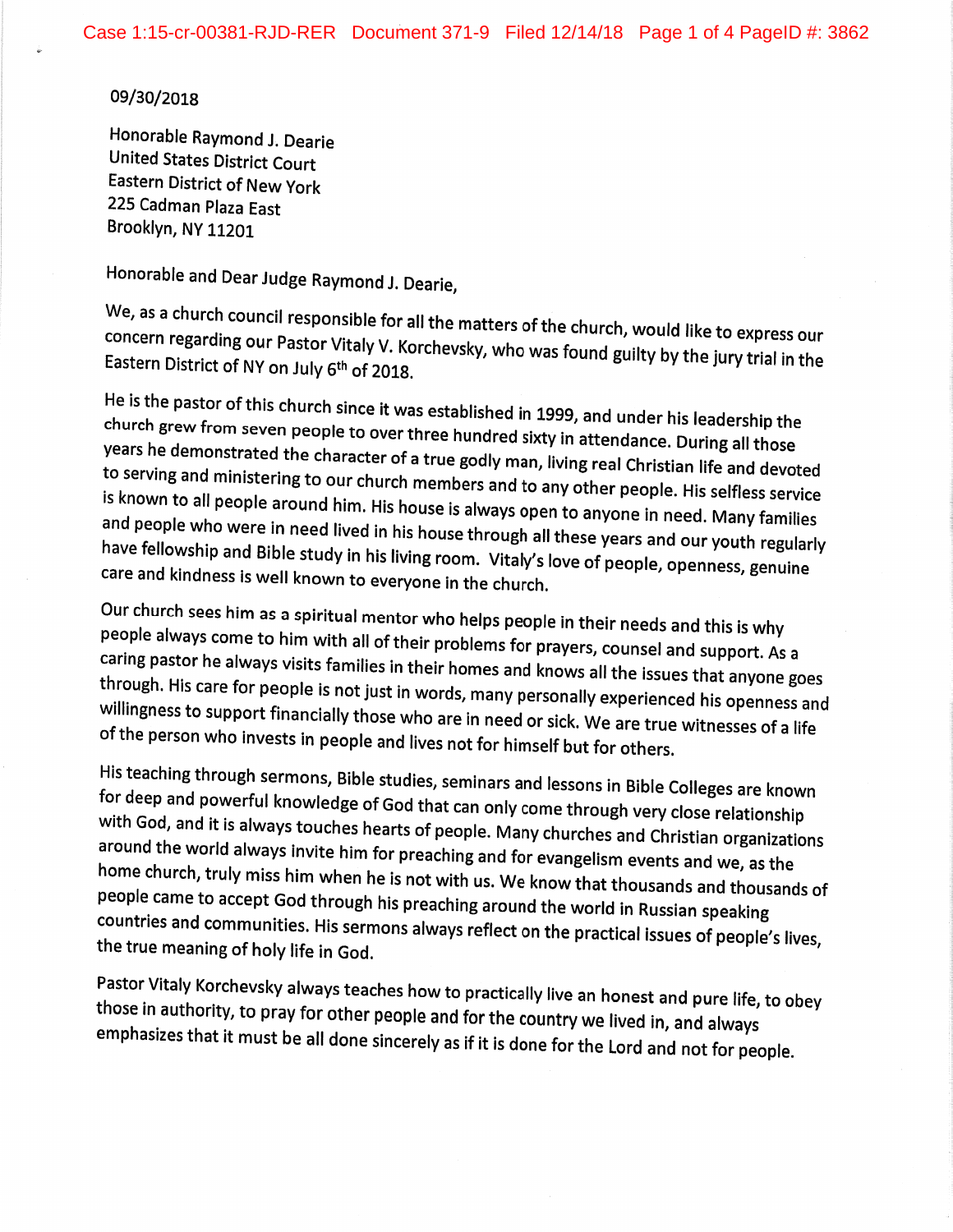We can also testify that Pastor Korchevsky is not just a great preacher and teacher but he is the<br>true example of what he preached. His sacrificial and pure life is in front of all people. His house is always open the example of what he preached. His sacrificial and pure life is in front of all people. His house<br>is always open and it is almost impossible to find a time when there are no guests in his house.<br>If he travels to other pl If he travels to other places, most of the time he stays with people in their houses and is open<br>to anyone to see his life. We are the witnesses that Vitaly is a Man of God filled with the Holy Spirit, God uses him mightily in many different ways and we know for sure that God CAN NOT use "sinners". Through all these years he and his family are the real thing of what we all strive

Our church truly loves Vitaly Korchevsky and we need him very much as a pastor.<br>Dear Judge Raymond J. Dearie, we want to express our great need and plea that you would have mercy for Pastor Vitaly Korchevsky and our church. He can do so much trough preaching<br>the Word of God and serving to many people and our church.

We will continue to pray that God would bless you in many ways.

Church Council of Brookhaven Baptist Church 415 Edwards Dr., Brookhaven, pA 19015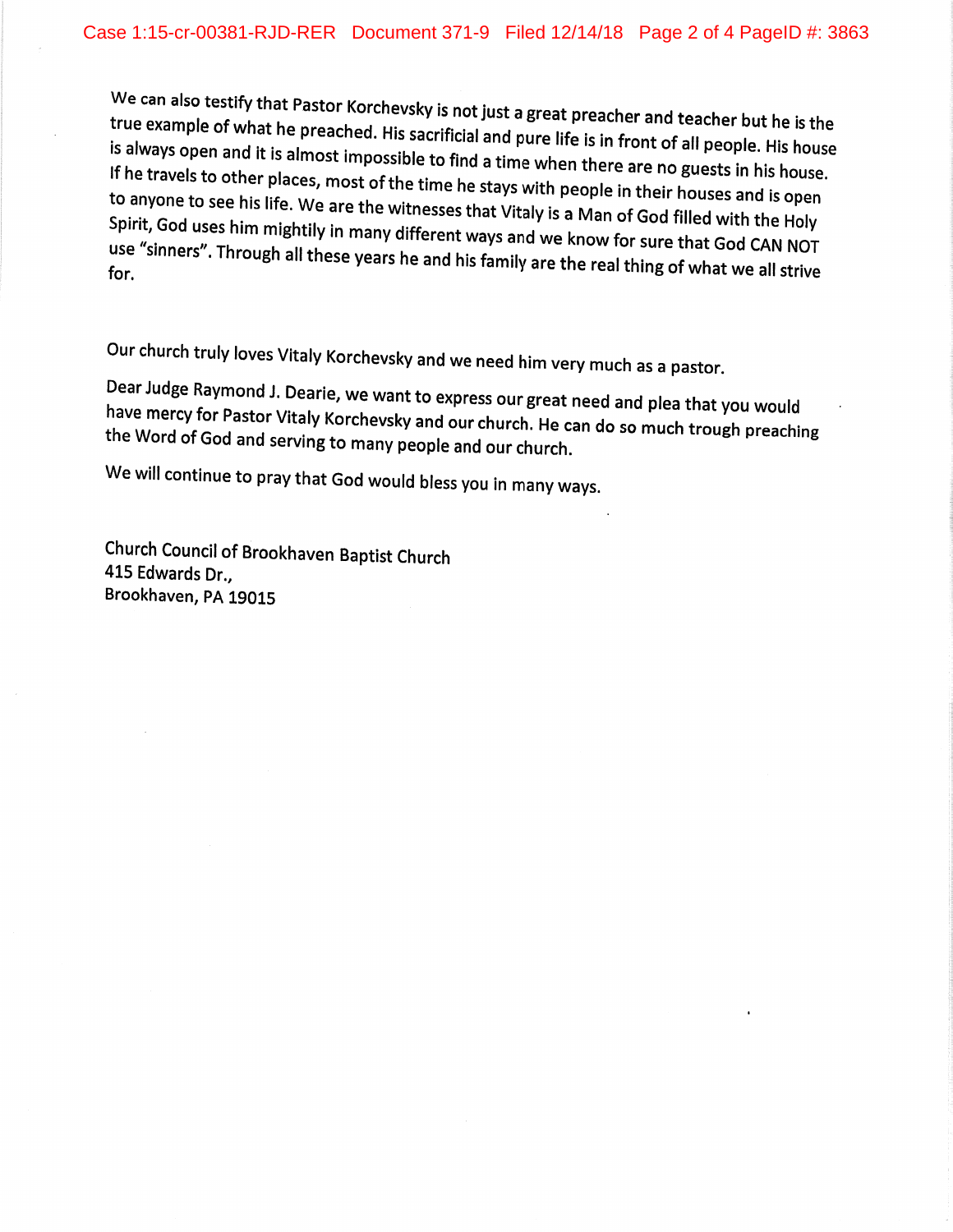VIKTOR LANGE  $V. Longe$ OLEG Grigorenko Signature <u>Vyacheslav Aurlor</u> Signatur ETRD Signature Mikhail Astalcleon **Print Name** Signature Sergey Plokhov Signature Andréi Samenguk Signature  $\frac{1}{2}$   $\frac{1}{2}$   $\frac{1}{2}$  $k$ ULOV Signature <u>Sergeel Gemenyuk</u> Signature LUSAVUK **Print Name** 

Signature